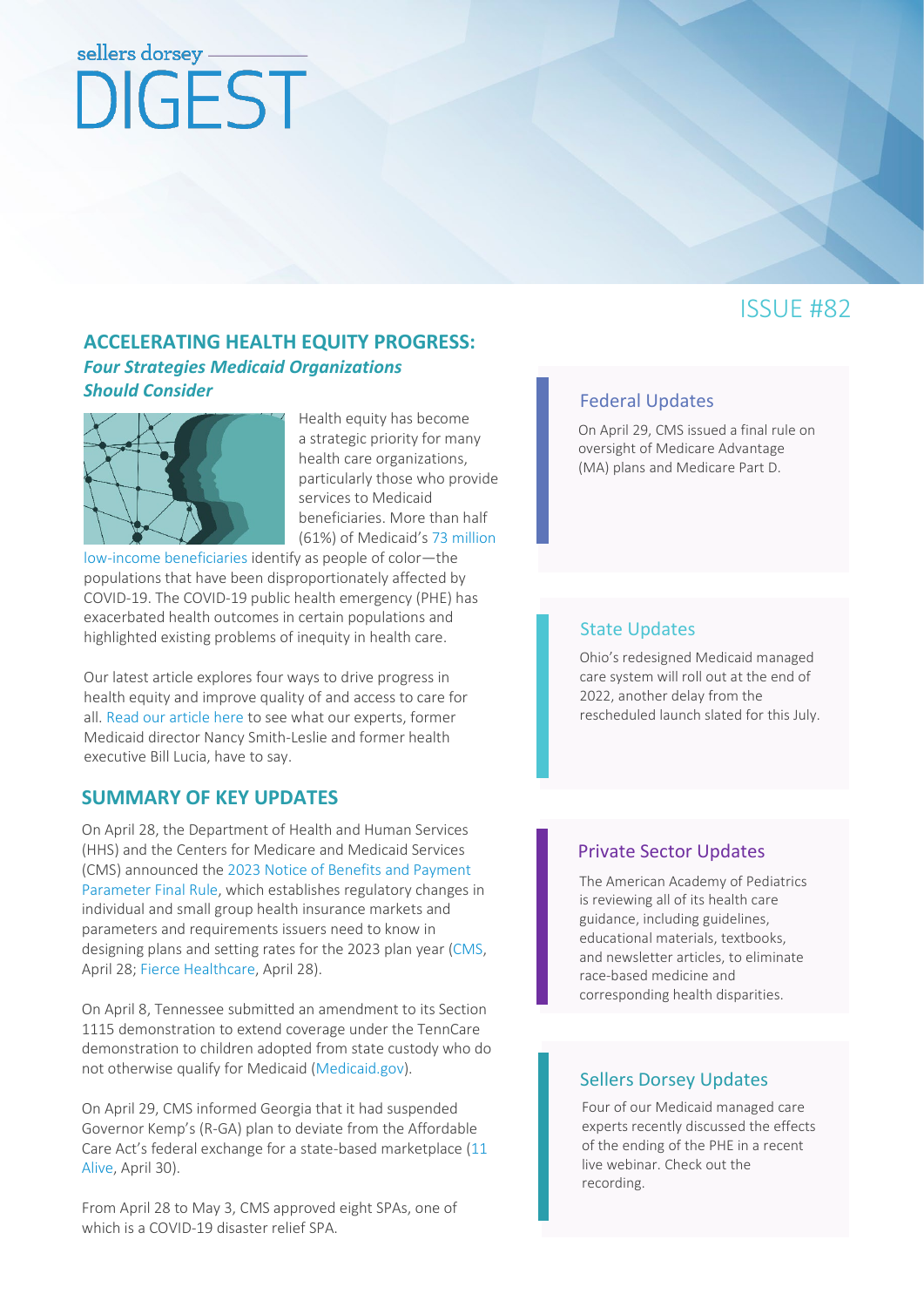# <span id="page-1-0"></span>FEDERAL UPDATES

#### Federal Regulation

- On April 29, CMS issued a [final rule](https://www.cms.gov/newsroom/press-releases/cms-issues-new-policies-provide-greater-transparency-medicare-advantage-and-part-d-plans) on oversight of Medicare Advantage (MA) plans and Medicare Part D plans aimed at strengthening access and the quality of care for individuals eligible for Medicare and Medicaid (dual eligible). CMS will increase oversight of third-party marketing organizations, require multilanguage inserts regarding the availability of interpreter services in all beneficiary documents, and implement webpage interface requirements to reduce Medicare consumer confusion. CMS will also reinstate Medical Loss Ratio (MLR) reporting requirements that were in effect from 2014-2017, finalize technical changes to the Medicare Part C and Part D quality rating system, protect MA enrollees' access to services during disaster and emergency declarations, require plans applying for MA approval to demonstrate a sufficient provider network, and expand criteria for denying a new MA contract based on past performance. CMS will require enrollee advisory committee input for dual-eligible special need plans (D-SNPs), redesign MA contractual requirements and ratings systems for D-SNPs, and mandate simplified D-SNP enrollee materials. Additionally, Part D plans must pass price concessions for prescription drugs through to consumers starting in 2024. America's Health Insurance Plans contends that the rule could present challenges for plans in rural and underserved areas as well as raise costs for beneficiaries and taxpayers [\(Modern Healthcare,](https://www.modernhealthcare.com/law-regulation/cms-tightens-oversight-medicare-advantage-plans?utm_source=modern-healthcare-am&utm_medium=email&utm_campaign=20220501&utm_content=article2-headline) April 29[; Health Payer Specialist,](https://www.healthpayerspecialist.com/c/3591434/459244/ahip_disappointed_with_biden_admin_final_part_rules?referrer_module=issueHeadline&module_order=6) May 2).
- On April 28, HHS and CMS announced th[e 2023 Notice of Benefits and Payment Parameter Final Rule,](https://www.cms.gov/files/document/cms-9911-f-patient-protection-final-rule.pdf) which establishes regulatory changes in individual and small group health insurance markets and parameters and requirements issuers need in designing plans and setting rates for the 2023 plan year. The new measures set the landscape for the upcoming Open Enrollment Period beginning on November 1, 2022. The rule includes regulatory standards to assist states, marketplaces, and insurance companies to better serve consumers. The rule implements a user fee of 2.75% for federal-run marketplaces and a user fee of 2.25% for state-based marketplaces, refines essential health benefits to include equity, and updates Quality Improvement Strategy standards to mandate that plans address health care disparities as a specific topic area in the strategy. The rule also abandons an earlier proposal to create a two-stage weighted risk adjustment model for Affordable Care Act (ACA) plans. Major policies included in the rule are as follows:
	- o *Advancing Standardized Plan Options*: Issuers offering Qualified Health Plans (QHPs) on Healthcare.gov are required to offer standardized plan options at every network type, at every metal level (Bronze, Silver, Gold, Platinum)F, and throughout every service area.
	- o *Implementing New Network Adequacy Requirements:* Requires QHPs on the Federally Facilitated Marketplace (FFM) to ensure certain providers are available within required time and distance parameters. Sets a standard for the 2024 plan requiring QHPs on Healthcare.gov to ensure providers meet minimum appointment wait time standards and finalizes provisions requiring QHPs to report on participating providers use of telehealth
	- o *Increasing Value of Coverage for Consumers:* CMS will update the allowable range in metal coverage levels for non-grandfathered individual and small group market plans.
	- o *Increasing Access for Consumer and Removing Barriers to Coverage:* Refines the CMS nondiscrimination policy to protect consumers from discriminatory practices related to coverage of the essential health benefits (EHB).
	- o *Expanding Access to Essential Community Providers:* CMS will increase the Essential Community Provider (ECP) threshold from 20% to 35% of available ECPs in each plan's service area to participate in the plan's provider network.
	- o *Further Streamlining Healthcare.gov Operations:* Set the FFM and State-based Marketplaces on the Federal Platform user fees for 2023 at the same level as 2022 [\(CMS,](https://www.cms.gov/newsroom/press-releases/hhs-announces-new-policy-make-coverage-more-accessible-and-affordable-millions-americans-2023) April 28[; Fierce](https://www.fiercehealthcare.com/payers/cms-finalizes-rule-calls-standardized-plan-options-network-adequacy-reviews-aca-exchanges/)  [Healthcare,](https://www.fiercehealthcare.com/payers/cms-finalizes-rule-calls-standardized-plan-options-network-adequacy-reviews-aca-exchanges/) April 28).

#### COVID-19

• On April 29, the Food and Drug Administration (FDA) set tentative dates of June 8, June 21, and June 22, to review COVID-19 vaccines for children. Both politicians and parents have become frustrated with the slow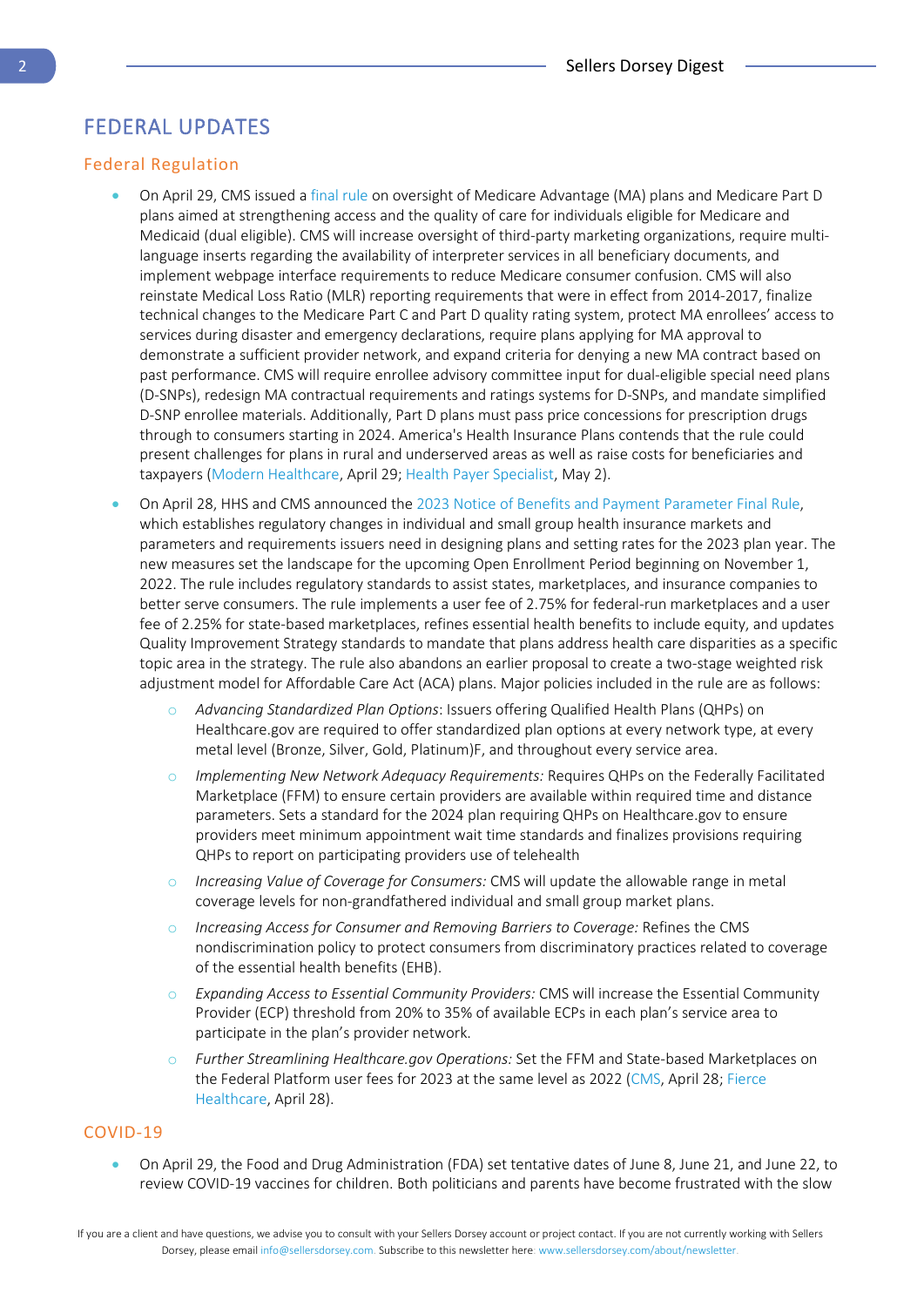approval process and are hopeful for eventual approval. On April 28, Moderna submitted data that allegedly proves two low-dose shots will protect children under the age of six, but it still needs to submit additional data to complete the process. Pfizer is also expected to announce whether three of its smallerdose shots will protect children under five years of age [\(Modern Healthcare,](https://www.modernhealthcare.com/law-regulation/fda-sets-june-meetings-covid-vaccines-youngest-kids) April 29; [Kaiser Health News,](https://khn.org/morning-breakout/parents-wait-for-covid-vaccine-for-youngest-kids-may-end-in-june/) April 29).

#### Studies and Reports

- According to a CMS Office of Minority Health and RAND Corporation [report,](https://www.cms.gov/files/document/2020-national-level-results-race-ethnicity-and-gender-pdf.pdf) Black, Indigenous, and Alaska Native patients experienced the most significant disparities in clinical care among MA enrollees over the last year. Healthcare Effectiveness Data and Information Set (HEDIS) and the Consumer Assessment of Healthcare Providers and Systems (CAHPS) data comparing clinical data and patient satisfaction data were analyzed for the study. Among various findings, Black, American Indian, and Alaska Native enrollees ranked lowest on clinical measures, while Asian American and Pacific Islander enrollees reported the worst customer service experiences [\(Modern Healthcare,](https://www.modernhealthcare.com/patient-care/cms-report-details-health-disparities-among-medicare-advantage-enrollees) April 29).
- On April 28, the Office of Inspector General (OIG) released [a report](https://oig.hhs.gov/oei/reports/OEI-09-18-00260.asp?hero=mao-report-04-28-2022) with findings from an examination of the 15 largest MA companies over a one-week period in June 2019. OIG found that private Medicare plans routinely rejected claims that should have been paid and denied services that were medically necessary. Medicare plans denied 18% of claims allowed under Medicare coverage rules, often the result of errors in processing claims, and turned down 13% of authorizations for services government-run Medicare would have allowed. Many denials identified were based on clinical criteria not required by Medicare, and the report cited that private Medicare plans have coverage formulas beyond what Medicare normally requires. The OIG recommends CMS update its guidance on clinical criteria for medical necessity reviews, revise audit protocols, tighten oversight, and address system errors [\(Kaiser Health News,](https://khn.org/morning-breakout/medicare-advantage-plans-too-often-deny-care-hhs-watchdog-reports/) April 28; [USA Today,](https://www.usatoday.com/story/news/health/2022/04/28/medicare-advantage-plans-claims-care-federal-report/9569198002/)  April 28; [Modern Healthcare,](https://www.modernhealthcare.com/medicare/ma-plans-deny-care-traditional-medicare-would-cover-investigation-finds) April 28).

# <span id="page-2-0"></span>STATE UPDATES

#### Waivers

- Section 1115
	- o On April 8, Tennessee submitted a[n amendment](https://www.medicaid.gov/medicaid/section-1115-demonstrations/downloads/tn-tenncare-iii-pa-04082022.pdf) to its Section 1115 demonstration titled, "TennCare III." The state proposes to extend TennCare coverage to children adopted from state custody who do not qualify for Medicaid on the basis of receiving federal or state adoption assistance. CMS will accept public comments through May 28.

#### SPAs

- Administrative SPAs
	- o Florida [\(FL-22-0003,](https://www.medicaid.gov/medicaid/spa/downloads/FL-22-0003.pdf) effective January 1, 2022): Brings the state plan into compliance with the Consolidated Appropriations Act 2021, requiring mandatory coverage of routine patient costs for services furnished in connect with participation in qualifying clinical trials.
	- o New Hampshire [\(NH-22-0030,](https://www.medicaid.gov/medicaid/spa/downloads/NH-22-0030.pdf) effective January 1, 2022): Revises the provisions governing third party liability to clarify language around preventive pediatric services, child support enforcement, and prenatal services, as well as updates to policies and procedures.
	- Nevada [\(NV-22-0006,](https://www.medicaid.gov/medicaid/spa/downloads/NV-22-0006.pdf) effective January 1, 2022): Provides assurances that the state complies with specific third-party liability requirements as outlined in both the Bipartisan Budget Act of 2018 and the Medicaid Services Investment and Accountability Act of 2019.
	- New Jersey [\(NJ-22-0010,](https://www.medicaid.gov/medicaid/spa/downloads/NJ-22-0010.pdf) effective January 1, 2022): Provides assurances that the state complies with third-party liability rules as authorized under both the Bipartisan Budget Act of 2018 and the Medicaid Services Investment and Accountability Act of 2019.
	- o Tennessee [\(TN-22-0001,](https://www.medicaid.gov/medicaid/spa/downloads/TN-22-0001.pdf) effective January 1, 2022): Provides assurances that the state complies with the Consolidated Appropriations Act, 2021 requiring mandatory coverage of routine patient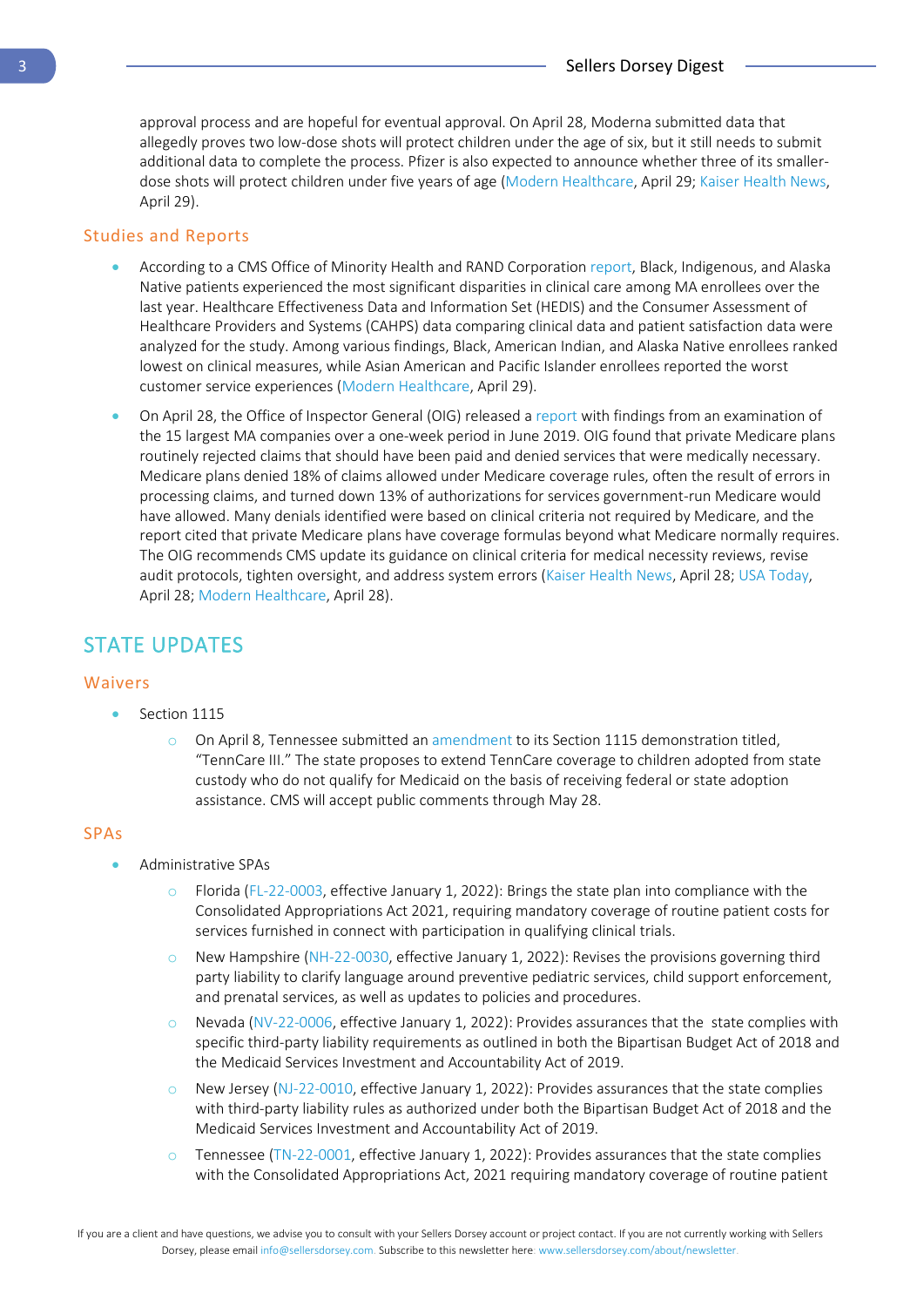care and cost sharing for services furnished in connection with participation in qualifying clinical trials.

- o Utah [\(UT-22-0002,](https://www.medicaid.gov/medicaid/spa/downloads/UT-22-0002.pdf) effective January 1, 2022): Provides assurances that the State complies with federal requirements regarding coverage of routine patient care and cost sharing associated with participation in clinical trials as required by the Consolidated Appropriations Act, 2021.
- COVID-19 SPAs
	- o Florida [\(FL-21-0011,](https://www.medicaid.gov/medicaid/spa/downloads/FL-21-0011.pdf) effective July 1, 2021): Rescinds the election at E.2., E.4., and section G of section 7.4 of the state plan, approved in FL-20-0004, to allow federally qualified health centers to request supplemental wrap-around payments on a monthly basis, instead of quarterly; allows ICF/IIDs to request a change to their current reimbursement rates based on increased costs related to COVID-19; and, eliminates sanctions on nursing facilities for the late submission of Medicaid cost reports.
- Service SPAs
	- o District of Columbia [\(DC-21-0010,](https://www.medicaid.gov/medicaid/spa/downloads/DC-21-0010.pdf) effective January 1, 2022): Allows the transition of its Section 1115 Behavioral Health Transformation Demonstration Program services to permanent state plan authority in order to retain authority to provide Medicaid reimbursement.

#### News

- Texas gubernatorial candidate Beto O'Rourke (D) called for the state to replicate Oklahoma's Medicaid expansion, marijuana legalization, and gambling legalization. Though both states have similar political environments, and Texas leads the nation in uninsured residents, the Republican-dominated Texas legislature has consistently rejected calls to expand Medicaid [\(Dallas Morning News,](https://www.dallasnews.com/news/politics/2022/05/02/beto-orourke-says-texas-can-learn-from-oklahoma-by-expanding-medicaid-legalizing-marijuana/?msclkid=24d6ed66ca0e11ec984ae45443fe724a) May 2).
- Ohio's redesigned Medicaid managed care system will roll out at the end of 2022, another delay from the rescheduled launch slated for this July. The Ohio Department of Medicaid will launch OhioRISE, a coverage program for children with behavioral and mental health needs, as scheduled this July, but the remaining program updates and the entry of new managed care organizations will not take place until October at the earliest. The state's Medicaid leadership attributes the delay to the administrative burden caused by the upcoming termination of the PHE, when many Medicaid beneficiaries will lose PHE eligibility protections and undergo the redetermination process [\(Insurance Newsnet,](https://insurancenewsnet.com/oarticle/rollout-of-most-ohio-medicaid-reforms-pushed-to-end-of-2022-2?msclkid=24d7028bca0e11ec825a0747b43dde61) May 1).
- Oregon and Kentucky are pursuing the establishment of basic health programs. The basic health program was included in the ACA and offers federal dollars for the creation of a low-cost insurance plan for individuals who make up to twice the federal poverty level and do not qualify for Medicaid. Until now, Minnesota and New York were the only states that took advantage of the provision, and both states offer plans with little or no premiums, co-pays, or deductibles. Oregon passed a bill in March 2022 to establish a basic health program with details currently being determined by a task force. In Kentucky, \$4.5 million in state funds were allocated to set up a basic health program, which was signed into law by the Governor. With the establishment of basic health programs, an estimated 85,000 Oregon and 37,000 Kentucky residents will be eligible to enroll next year [\(Politico,](https://www.politico.com/news/2022/04/30/oregon-kentucky-dust-off-an-obama-era-policy-to-expand-health-insurance-00029111) April 30).
- Senator Mary Washington (D-Baltimore City) and Delegate Anne Kaiser (D-Montgomery) have advised the Maryland Department of Health to reevaluate its Medicaid policy involving health care for transgender individuals. They reiterated that Maryland is at risk of being sued for violations of the nondiscrimination provisions under the ACA. Kaiser and Washington initially cosponsored a bill extending coverage for transgender individuals that passed in the Senate but was halted by a vote from the House Health and Government Operations committee. The Deputy Medicaid Director responded to Washington and Kaiser this week, stating the Medicaid agency will not be revising its policy at this time, but will continue to review federal requirements as necessary [\(WTOP News,](https://wtop.com/maryland/2022/04/maryland-lawmakers-push-health-department-to-expand-medicaid-coverage-for-transgender-health-care/?msclkid=24d70bb1ca0e11eca0def73986397e11) April 30).
- On April 29, CMS [informed](https://www.cms.gov/sites/default/files/2022-04/GA%20access%20model%20suspension%20letter%204.29.22.pdf) Georgia that it had suspended Governor Kemp's (R-GA) plan to deviate from the ACA's federal exchange for a state-based marketplace. This plan was originally approved at the end of the Trump administration. However, the Biden administration had suspended parts of the original approval, including the expansion of Medicaid with a work requirement. Acumen, a research company,